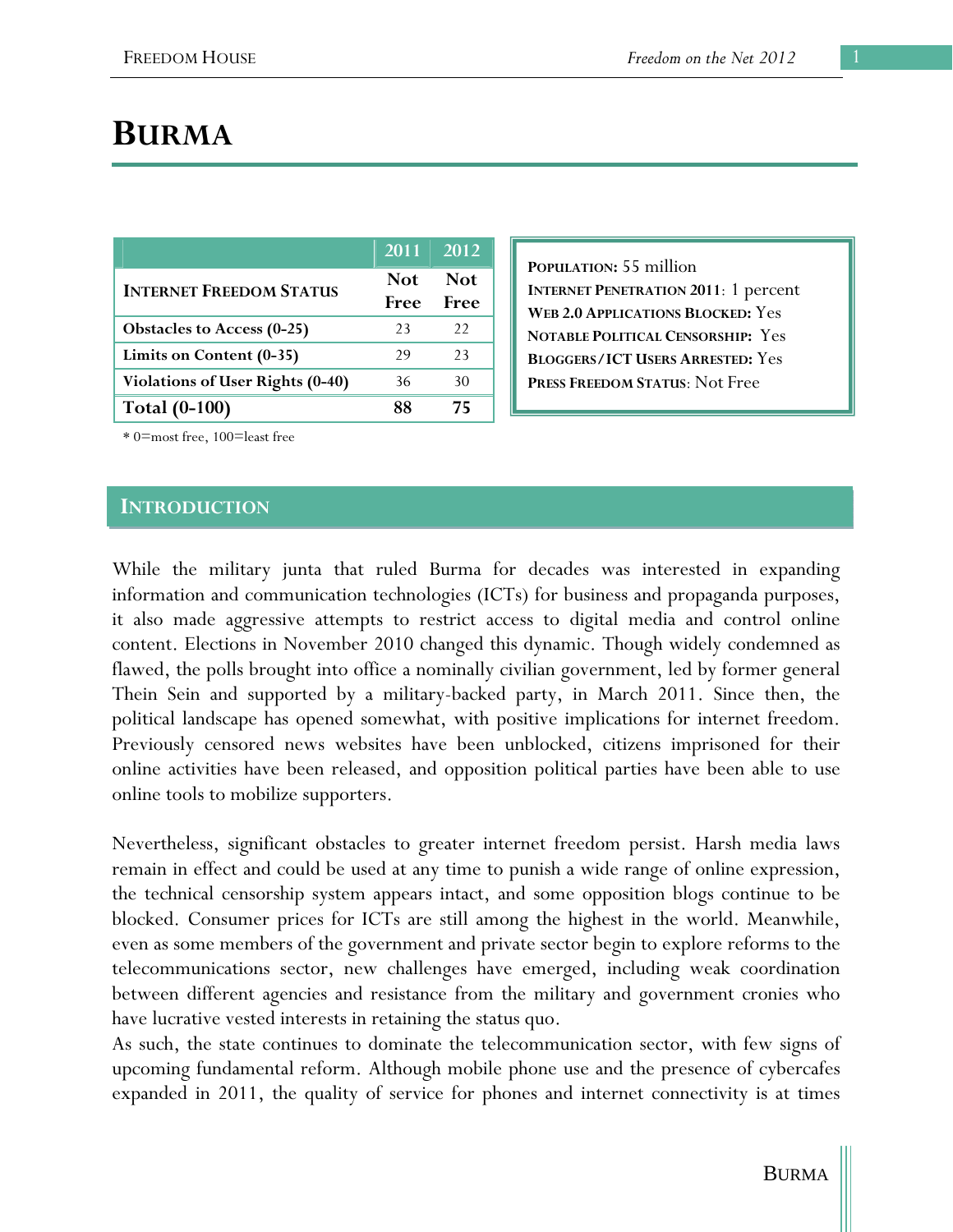excruciatingly poor and only a small percentage of the population has regular access to ICTs, particularly in rural areas.<sup>1</sup> Where network infrastructure has improved, it has been biased towards the business sector or preparation for international events Burma is scheduled to host, such as the summit of the Association of Southeast Asian Nations (ASEAN) in 2014.

The state-owned Myanmar Post and Telecommunications (MPT) company launched the first official email service in November 1997. The 2002 establishment of the first private internet service provider (ISP), Bagan Cybertech, helped to increase the number of users in the country, though the company was later taken over by the junta. The government's first attempt to restrict internet freedom was through the 1996 Myanmar Computer Science Development  $Law, ^2$  which made possession of an unregistered computer modem and connection to unauthorized computer networks punishable by up to 15 years in prison.<sup>3</sup> Other laws passed later have reinforced a climate of fear and self-censorship surrounding online interactions, though in 2011, internet users pushed the boundaries of permissible speech and mobilized successful campaigns for political or social change.

#### **OBSTACLES TO ACCESS**

 $\overline{a}$ 

Poor infrastructure, the economic interests of state-owned companies, and widespread poverty are among the key factors that continue to limit Burmese citizens' internet access and usage. Over the past two years, the number of internet users has notably increased, though it remains only a small fraction of Burma's population of 54 million people. The precise scale of usage is difficult to ascertain, as independent surveys are not available and government statistics lack credibility. Nevertheless, according to government sources and a Burmese telecommunications expert, there were an estimated 500,000 internet users as of early 2012, amounting to almost 1 percent of the population;<sup>4</sup> this was an increase from 110,000 (or 0.2) percent in 2009.<sup>5</sup>

<sup>&</sup>lt;sup>1</sup> "Internet cafés must reapply for a business license," Mizzima, May 27, 2011, http://www.mizzima.com/business/5333internet-cafes-must-reapply-for-a-business-license.html.

 $I<sup>2</sup>$  In June 1989, the military junta changed the English rendering of the country's name from Burma to Myanmar. Democracy

activists and their foreign supporters, including the U.S. government, have continued using Burma.<br><sup>3</sup> *Computer Science Development Law*, September 20, 1996, Chapter X, <u>https://www.myanmarisp.com/ICTnews/law10-96</u>.

<sup>&</sup>lt;sup>4</sup> In February 2012, MCPT Minister Thein Tun reported to the Third Regular Session of Parliament that internet users increased to 500,000 in 2011-2012. "Third regular session of First Pyidaungsu Hluttaw continues," *The New Light of Myanmar* XIX, no. 287 (February 2, 2012), http://www.burmalibrary.org/docs13/NLM2012-02-02.pdf. Kyaw Soe, head of the Burmese Telecom Training school also said at the Burmese Economic conference held on May 19, 2012 that there were 500,000 internet users in Burma. Author's interview with conference attendee, June 25, 2012. The International Telecommunications Union cites a similar estimate in its 2011 statistics, likely drawn from government sources: International Telecommunication Union (ITU), "Percentage of individuals using the Internet, fixed (wired) Internet subscriptions, fixed (wired)-broadband subscriptions," 2011, accessed July 13, 2012, http://www.itu.int/ITU-D/ICTEYE/Indicators/Indicators.aspx#.

<sup>&</sup>lt;sup>5</sup> In Soo Kang, "Strategies for Operating National CERT of Myanmar," ITU-ASEAN Subregional CSIRT/CIRT/CERT Workshop for CLMV, November 29 to December 1, 2011, Yangon, (Myanmar Korea Information Society Development Institute - KISDI) http://www.itu.int/ITU-D/asp/CMS/Events/2011/CIRTWkshp/S8\_Dr\_Insoo\_Kang.pdf; "Myanmar introduces 1st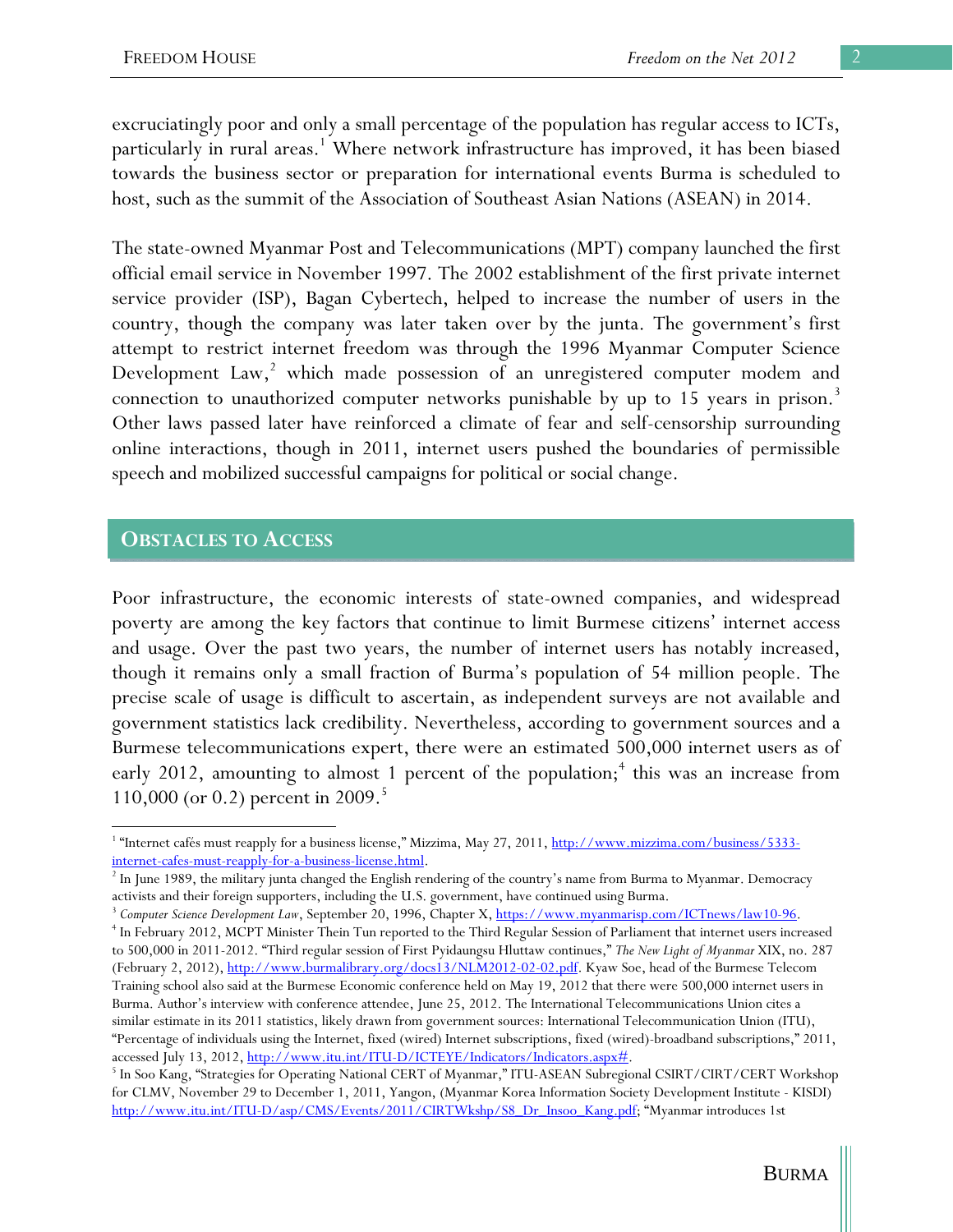The price of a private internet connection is prohibitively expensive in a country where an estimated 26 percent of the population lives below the poverty line,<sup>6</sup> though there is significant regional variation.<sup>7</sup> According to the International Monetary Fund, the gross domestic product per capita was US\$821 for 2011.<sup>8</sup> By comparison, the installation cost and fees for broadband access range from US\$625 to US\$1,500 depending on the speed and connection method.<sup>9</sup> For example, the monthly fee for ADSL service from the two main internet service providers (ISPs) ranges from US\$35 for speeds of 128 Kbps to US\$250 for 2 Mbps.<sup>10</sup> This is in addition to installation costs of US\$625 and the requirement to have a landline, a rare commodity in Burma.<sup>11</sup> As a result of these barriers, according to the International Telecommunications Union (ITU), the fixed broadband subscription rate was only 0.06 percent in 2011, a figure that did not significantly change from the previous year.<sup>12</sup> In the process of registering an internet connection, consumers must present their national ID, as well proof of police clearance and a personal affidavit affirming they are not involved in political activities.

Because of such economic and regulatory barriers, most users rely on cybercafes, where access typically costs about 200 to 400 kyats (US\$0.25 to US\$0.50) per hour in major cities and about 500 to 600 kyats (US\$0.60 to US\$0.80) per hour in provincial towns, slightly less than two years ago.<sup>13</sup> From mid-October 2011 until January 2012, internet connection speeds slowed dramatically to the point that in provincial towns, it took 45 to 90 minutes to

telecommunication service call center," Xinhua, December 21, 2011, http://news.xinhuanet.com/english/sci/2011-12/21/c\_131320009.htm.

 <sup>&</sup>quot;Cooperative societies will be formed with bottom up initiative, not with top down policy," *The New Light of Myanmar*, June 20, 2011, http://www.myanmargeneva.org/11nlm/jun/n110621.htm. "Myanmar:

Country Profile: Human Development Indicators," United Nations' Human Development Index, accessed January 2, 2011, http://hdrstats.undp.org/en/countries/profiles/MMR.html.

 $7$  For example, Chin State has the highest poverty level, at more than 70 percent. These figures are likely to be conservative, as they are based on data collected before significant increases in fuel prices in October 2005 and August 2007, and an inflationary public sector salary hike in April 2006. Charles Petrie, *End of Mission Report: UN Resident and Humanitarian Coordinator*, UNDP Resident Representative for Myanmar, 2003–2007, April 1, 2008, http://www.pyinnya.com/wpcontent/uploads/2008/06/end-of-mission-report-by-charles-petrie-april-2008.pdf.

International Monetary Fund, "World Economic Outlook Database," International Monetary Fund, April 2011, http://www.imf.org/external/pubs/ft/weo/2011/01/weodata/weorept.aspx?sy=2009&ey=2016&scsm=1&ssd=1&sort=co untry&ds=.&br=1&pr1.x=88&pr1.y=5&c=518&s=NGDPDPC%2CPPPPC&grp=0&a=#cs1.

<sup>&</sup>lt;sup>9</sup> Interviews with local journalists who cover the IT sector, December 12, 2011. See also "WiMax Installation Charges Change from FEC to Kyat," *Popular Journal* [in Burmese],accessed January 2, 2012,

http://popularmyanmar.com/mpaper/archives/28610<br><sup>10</sup> The exchange rate fluctuated throughout 2011, varying from 750 to 860 kyats per US dollar. This paper uses an average of 800 kyats per dollar for consistency.

<sup>&</sup>lt;sup>11</sup> "Internet Cafes Expect Lower Monthly Fee as the Number of Users Dwindles," *Popular Journal* [in Burmese], accessed January 4, 2012, http://popularmyanmar.com/mpaper/archives/29866.; "Initial Installation Cost Reduced for Wimax Internet

Service," *Popular Journal* [in Burmese], <u>http://popularmyanmar.com/mpaper/archives/32988</u>.<br><sup>12</sup> International Telecommunication Union, "Fixed Broadband Subscriptions, 2000-2010 Data," ITU, Updated in December

<sup>2011,</sup> http://www.itu.int/ITU-D/ict/statistics/index.html. 13 "Declines in Cyber Cafe Users and Hourly Fee due to Slow Connection Speed," *Popular Journal* [in Burmese], accessed January 7, 2012, http://popularmyanmar.com/mpaper/archives/29371.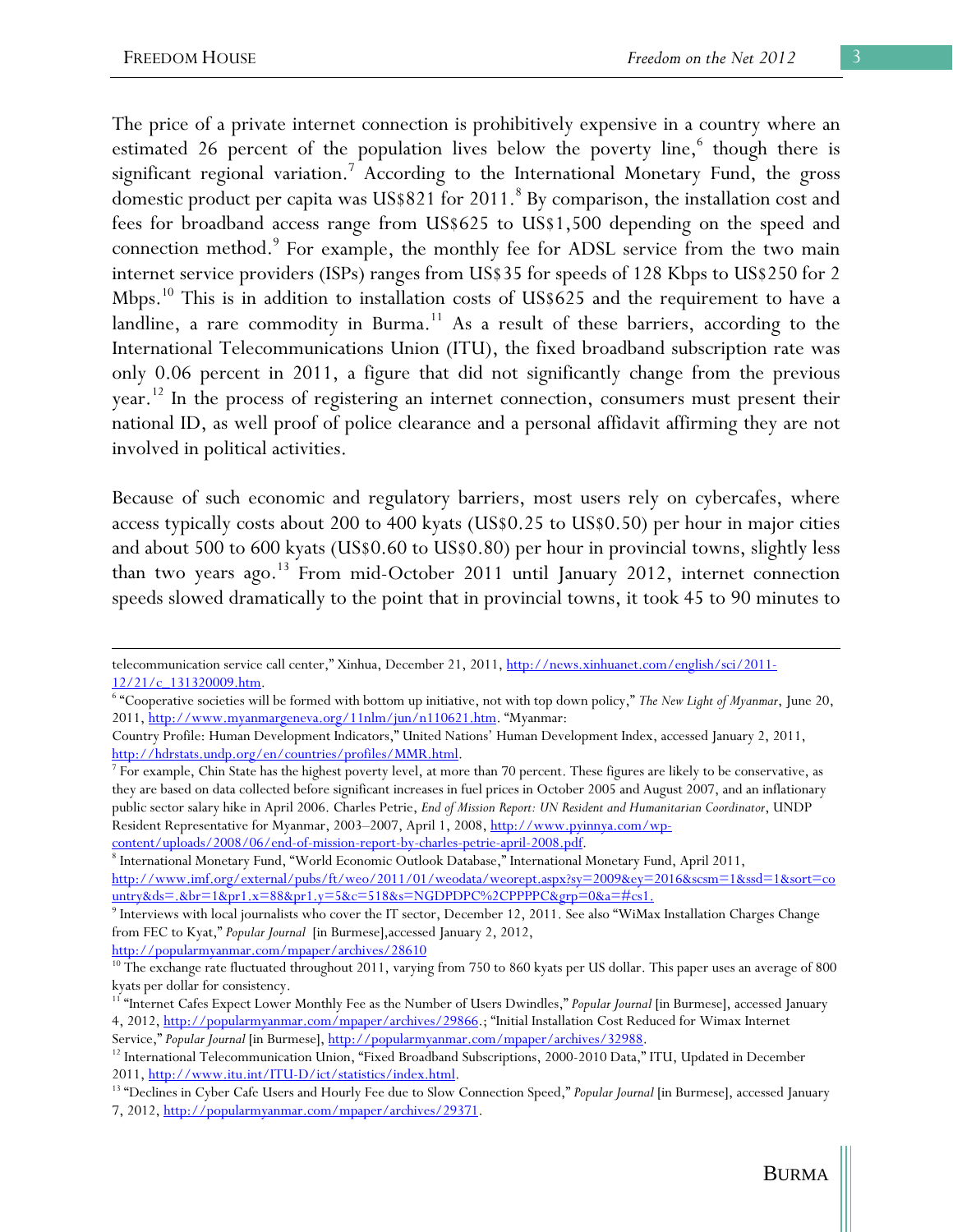$\overline{a}$ 

open a single webpage.14 The government attributed the slowdown to a disruption in the SEA-ME-WE-3 fiber-optic cable that is the country's main source of internet bandwidth, an assessment that independent observers confirmed.<sup>15</sup> As a result, many cybercafe users shifted to playing games rather than using the internet.<sup>16</sup> Periodic power outages also continued, reflecting Burma's general lack of electricity and poor infrastructure. Officials from the state-owned MPT have pledged to increase internet connection speeds in time for the Southeast Asia Games in 2013 that Burma is scheduled to host. Chinese firms will reportedly provide technical support for this upgrade and broader ICT security efforts.<sup>17</sup> In November 2011, Chinese state-run media reported that an agreement had been signed for Beijing Xinwei Telecom Technology to supply wireless broadband technology across Burma within five years. $18$ 

Mobile phone penetration is higher than internet use and has grown dramatically since early 2011, though it remains concentrated in large cities like Rangoon and Mandalay. Figures vary as to the precise number of subscribers. According to the ITU, there were 1.2 million mobile phone subscriptions at the end of 2011 (2.5 subscriptions per 100 inhabitants), $19$ double the figure from  $2010<sup>20</sup>$  By comparison, the government reported that 2.8 million mobile phones were in use as of February 2012, which would be a penetration rate of about 5 percent.<sup>21</sup> In April 2011, the government announced a project to expand the number of mobile phone lines to 30 million over the next five years, with the aim of adding four million new connections within the first year.<sup>22</sup> In an effort to realize these goals, in March 2012, the Ministry of Communications, Posts and Telegraphs (MCPT) announced that the cost of a SIM card would be halved, dropping from 500,000 kyats (US\$625) to between

<sup>&</sup>lt;sup>14</sup> Interviews with local internet users in Hinthada township, Irrawaddy Region, and in Prome, Pegu Division, January 7-8, 2012.<br><sup>15</sup> "Internet Fiber Disruption be Repaired within this Month," [in Burmese] Popular Journa

http://popularmyanmar.com/mpaper/archives/31653.; Sai Zom Hseng, "Burma's Internet, Newly Opened, Slows to a Crawl,"

The Irrawaddy, November 3, 2011, <u>http://www2.irrawaddy.org/article.php?art\_id=22379&Submit=Submit</u>. <sup>16</sup> "Internet Cafes have to Rely on the uses of Pfingo and Games," [in Burmese] Popular Journal, accessed January 7, 201

http://popularmyanmar.com/mpaper/archives/30157.<br><sup>17</sup> "China Supports Burmese Internet Security," [in Burmese] Popular Journal, accessed January 8, 2012,

http://popularmyanmar.com/mpaper/archives/33163.<br><sup>18</sup> "Sino-Myanmar companies cooperate in telecom technology," The People's Daily Online English, November 13, 2011,

http://english.peopledaily.com.cn/90778/7643265.html.<br><sup>19</sup> International Telecommunications Union, "Mobile-cellular telephone subscriptions 2006-2011," <u>http://www.itu.int/ITU-</u> D/icteye/Reporting/ShowReportFrame.aspx?ReportName=/WTI/CellularSubscribersPublic&ReportFormat=HTML4.0&RP\_ intYear=2011&RP\_intLanguageID=1&RP\_bitLiveData=False; "Myanmar (Burma) Telecoms Mobile and Internet," BuddeComm, accessed January 2, 2012, http://www.budde.com.au/Research/Myanmar-Burma-Telecoms-Mobile-and-

Internet.html. 20 International Telecommunications Union, "ICT Statistics 2009—Fixed Telephone Lines," http://www.itu.int/ITU-

D/icteye/Indicators/Indicators.aspx#. 21 "Myanmar Introduces 1st Telecommunication Service Call Center," Xinhua, December 12, 2012,

http://news.xinhuanet.com/english/sci/2011-12/21/c\_131320009.htm; As of February 2012, the MCPT newsletter reported that there were 2.8 million mobile phone users in Burma. *MCPT Newsletter* [in Burmese], February 29, 2012,

http://www.mcpt.gov.mm/sites/default/files/pdf/1-1%20Smart-News-Journal%20.pdf.<br><sup>22</sup> "Myanmar to install more mobile phone lines within 5 years," The Financial Express, April 23, 2011, http://www.thefinancialexpress-bd.com/more.php?news\_id=11101&date=2011-04-24.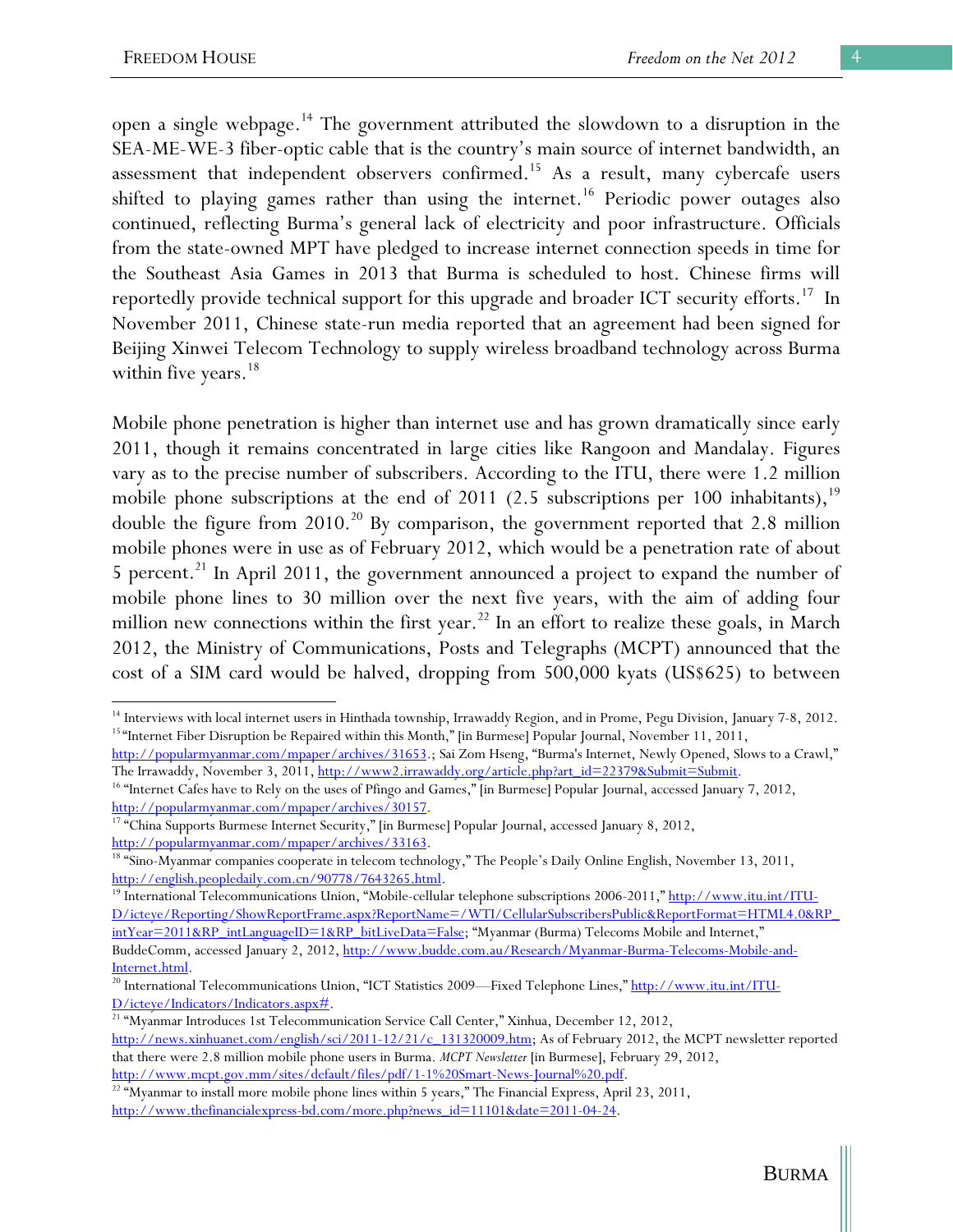200,000 and 250,000 kyats (US\$250-US\$312), though even this reduced price remains beyond the reach of most Burmese.<sup>23</sup>

Internet access from mobile devices remains extremely limited. In early 2011, some mobile phone providers obtained permission to offer mobile internet access via prepaid cards, but the authorities interrupted this service for GSM users in July and December 2011.<sup>24</sup> In practice, mobile internet connectivity barely functions even in Rangoon.<sup>25</sup>

The government retains control over the country's international connection to the internet. There are two main ISPs: the government-owned MPT and the military-owned Yatanarpon Teleport (YTP).<sup>26</sup> In December 2007, the government opened the Yatanarpon Cyber City, where YTP is based.<sup>27</sup> According to several reports, the authorities restructured the ISP system in October 2010, dividing it into two main networks: the state-owned MPT ISP and a newly-created Ministry of Defense (MoD) ISP.<sup>28</sup> Under the new arrangement, the YTP (serving civilian users) and a newly-established Naypyitaw ISP (serving most government ministries) connect to the international internet via MPT. Meanwhile, the MoD ISP solely serves users from the Ministry of Defense. Such architecture would enable the government to cut off access for civilians, including government employees, at times of political turmoil while keeping the military's connection intact. According to Reporters Without Borders, the arrangement may also facilitate monitoring and hacking of civilian users without risking security breaches for military accounts.<sup>29</sup>

The MPT retains control over the mobile phone market, but grants distribution rights to a select set of trusted companies, either military-linked like Yantanarpon, or privately owned but closely linked to the government, like ELite, a subsidiary of Htoo Trading Company

 <sup>23</sup> "Burmese SIM Card Price Slashed by Half," The Irrawaddy, March 6, 2012,

http://www2.irrawaddy.org/article.php?art\_id=23158.<br><sup>24</sup> "CDMA 450MHz Not Allowed Internet Uses," [in Burmese] Popular Journal, accessed January 8, 2012,

http://popularmyanmar.com/mpaper/archives/32811.<br><sup>25</sup> Interview with Rangoon phone users, January 2, 2012.

<sup>&</sup>lt;sup>26</sup> Nilar Aye, "Current Status of PKI Development in Myanmar," The Workshop on CA-CA Interoperability Framework in ASEAN August 5-6, 2010,

http://www.gits.net.th/Documents/CACA\_Interoperability\_ASEAN/CA\_Workshop\_2\_8\_10\_Myanmar\_updated.pdf (site discontinued). Xinhua News, "Myanmar Internet link continues to meet with interruption," People's Daily Online English, November 3, 2010, http://english.peopledaily.com.cn/90001/90781/90877/7187341.html.

<sup>&</sup>lt;sup>27</sup> Ye Kaung Myint Maung, "Nation's First Cyber City Takes Shape," *The Myanmar Times*, December 24–30, 2007,

http://mmtimes.com/no398/n001.htm.<br><sup>28</sup> Author's interview with an official at the Information Ministry who asked to remain anonymous, July 27 and December 30, 2010.; Reporters Without Borders, *National Web Portal Development or Repression?*, November 2010,

http://en.rsf.org/IMG/pdf/rap\_birmanie-2.pdf.<br><sup>29</sup> Author's interview with an official at the Information Ministry who asked to remain anonymous, July 27 and December 30, 2010.; Reporters Without Borders, *National Web Portal Development or Repression?*, November 2010, http://en.rsf.org/IMG/pdf/rap\_birmanie-2.pdf.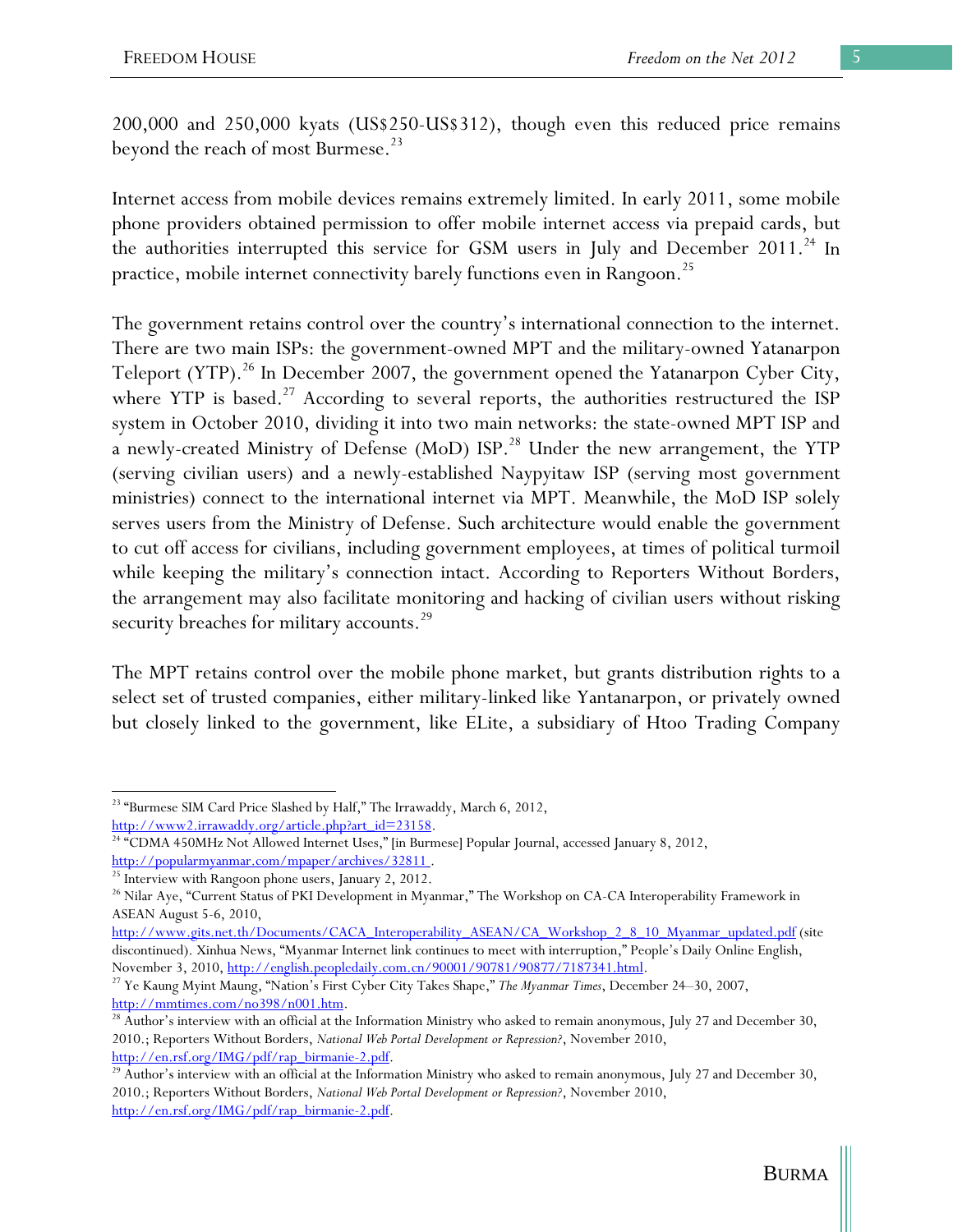owned by tycoon Tay Za.<sup>30</sup> Smaller firms seeking retail vending rights must purchase equipment from these larger distributors. In an example of the difficulties facing those wishing to offer lower prices, in January 2012, the private company Shwe Pyi Ta Khun announced it was seeking permission from the President's Office to sell a SIM card for 5,000 kyat (US\$6) as part of the president's poverty reduction initiative. The news that phones would soon be affordable to average citizens was greeted with enthusiasm. Within a week, however, MCPT officials rejected the proposal, stating that the plan was not possible under existing regulations and without MCPT approval, and that more time would be needed to upgrade the country's mobile phone networks.<sup>31</sup> Some observers suspected the actual reason was reluctance to allow a private mobile phone operator.<sup>32</sup> The rejection sparked a small leaflet campaign calling for cheaper SIM cards; 11 people who took part in the protest were briefly detained for questioning.<sup>33</sup> The incident illustrated the MCPT's reluctance to allow meaningful liberalization, as well as the lack of coordination between government agencies and the influence that those with a vested financial interest in retaining the status quo have on ICT policy.<sup>34</sup>

Despite the government's control and the above-mentioned slowdown, there have been no credible reports of politically motivated disruptions to internet connectivity in 2011 and early 2012, unlike in previous years. Rather, the disruptions that occurred appeared due to technical problems.<sup>35</sup> In addition, the Yatanarpon Teleport ISP was more transparent than in the past in explaining the cause of the slowdown to customers.<sup>36</sup>

Alongside the unblocking of international and exile news outlets in September 2011 (see "Limits on Content"), the government also unblocked access to the video-sharing website YouTube for the first time in several years.<sup>37</sup> Burmese users thus have access to most Web 2.0 applications. At the same time, the government restricts mobile phones from receiving text messages from outside the country. This creates an obstacle for those wishing to set up a Gmail account or recover a lost password, as Google typically sends such information via

http://www2.irrawaddy.org/article.php?art\_id=23158; Zarni Mann, "11 'SIM Card' Campaigners Detained for Questioning in Rangoon," The Irrawaddy, February 29, 2012, http://www.irrawaddy.org/archives/464.

 $\overline{a}$ <sup>30</sup> "30 Million New GSM Mobile Phone Lines," Myanmar Business Network, http://www.myanmar-business.org/2011/05/30-

million-new-gsm-mobile-phone-lines.htm (site discontinued).<br><sup>31</sup> Shwe Aung, "Not Possible for 5,000 kyats per Sim Card, says the MPT official," [in Burmese] Democratic Voice of Burma, January 10, 2012, <u>http://burmese.dvb.no/archives/19809</u>.<br><sup>32</sup> Ba Kaung, "Burmese SIM Card Provider Challenges Monopolistic State Interests," The Irrawaddy, February 15, 2012,

http://www.irrawaddy.org/archives/77.<br><sup>33</sup> Hpyo Wai Tha, "Burmese SIM Card Price Slashed by Half," The Irrawaddy, February 15, 2012,

<sup>34</sup> Ba Kaung, "Burmese SIM Card Provider Challenges Monopolistic State Interests," The Irrawaddy, February 15, 2012,

http://www.irrawaddy.org/archives/77.<br><sup>35</sup> Sai Zom Hseng, "Burma's Internet, Newly Opened, Slows to a Crawl," The Irrawaddy, November 3, 2011, http://www2.irrawaddy.org/article.php?art\_id=22379&Submit=Submit.<br><sup>36</sup> Interview with two cybercafe owners and three household subscribers in Rangoon, December 28-29, 2011.<br><sup>37</sup> Qichen Zhang, "Burma's Government Unblocks F

<sup>2011,</sup> http://opennet.net/blog/2011/09/burmas-government-unblocks-foreign-websites-including-youtube.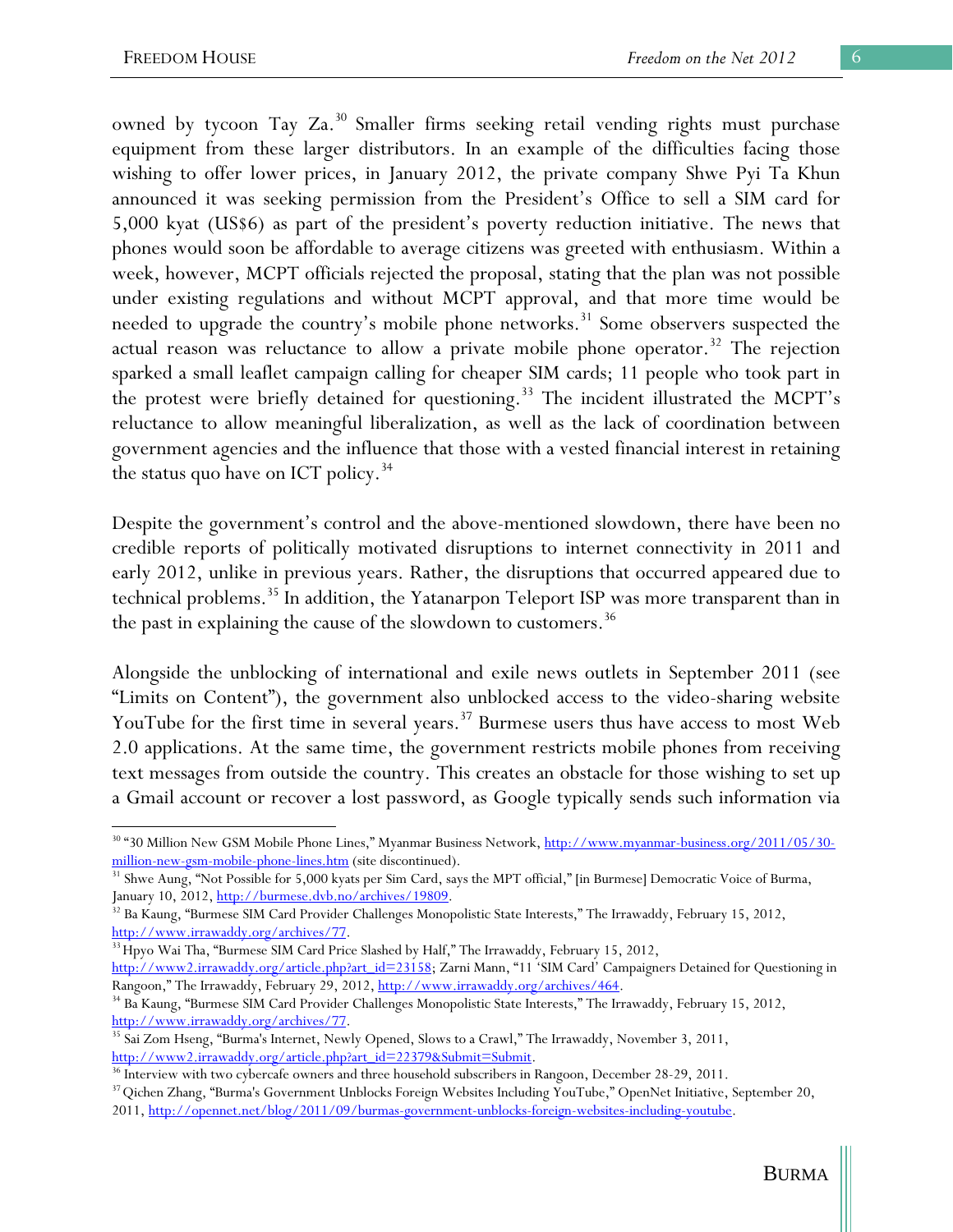text message. A number of small businesses opened to resolve this problem for users in exchange for a small fee.<sup>38</sup>

In a negative development, in March 2011, the MCPT issued a directive banning the use of Voice over Internet Protocol (VoIP) services for making international calls, including applications such as Skype, Gtalk, Pfingo, VBuzzer, and VZO.<sup>39</sup> Those violating the regulation may face penalties ranging from fines to confiscation of property to five years imprisonment.<sup>40</sup> In April 2011, cybercafe owners reported visits by government bureaucrats to check if they were still providing VoIP services, which many were, but no arrests were reported.41 The measure is apparently aimed at protecting revenue earned from international phone calls made via the network of the state-owned telecom<sup>42</sup> or via a new government-sponsored VoIP program called Ytalk launched in late 2011.<sup>43</sup> In recent years, VoIP has become a vital channel for both business and personal communication, particularly families with a member working overseas. As of May 2012, the ban remained in effect, with the MCPT issuing an additional warning in its April newsletter.<sup>44</sup> Two months after passage of the VoIP restrictions, the ministry also banned the use of USB sticks, CDs, floppy disks and other external data storage devices in cybercafes, and threatened heavy penalties if the prohibitions are ignored.<sup>45</sup>

There are a number of state institutions tasked with ICT development and management, including the Myanmar Computer Science Development Council, the e-National Task Force (e-NTF), the Myanmar Computer Federation (MCF), and three associations—the Myanmar Computer Professionals' Association (MCPA), the Myanmar Computer Industry Association (MCIA), and the Myanmar Computer Enthusiasts' Association (MCEA). These entities are not particularly active or exist only on paper. During the junta's rule, the authorities used intelligence agencies and the Information Ministry to implement arbitrary and ad hoc censorship decisions. Under the civilian government, the MCPT has demonstrated more authority on telecommunications issues. Nevertheless, there were various incidents in 2011

<sup>&</sup>lt;sup>38</sup> Tun Tun, "Gmail for Sale," Mizzima, September 12, 2011, <u>http://www.mizzima.com/business/5915-gmail-for-sale.html</u>.<br><sup>39</sup> Htet Aung, "Junta Make Internet Phones Illegal," The Irrawaddy, March 16, 2011,

http://www2.irrawaddy.org/article.php?art\_id=20949&Submit=Submit; Aung Myat Soe, "Government bans Internet overseas calls," Mizzima, March 16, 2011, http://mizzimaenglish.blogspot.com/2011/03/government-bans-internet-overseas-

calls.html. 40 "Action can be Taken against VoIP calls," *Internet Journal* Vol 12, Number 12, March 24, 2011. 41 Nayee Lin Latt, "Burmese Authorities Crack Down on VoIP Calls," The Irrawaddy, April 7, 2011,

http://www2.irrawaddy.org/article.php?art\_id=21092&Submit=Submit.<br><sup>42</sup> Aung Myat Soe, "Government bans Internet overseas calls," Mizzima, March 16, 2011,

http://mizzimaenglish.blogspot.com/2011/03/government-bans-internet-overseas-calls.html<br><sup>43</sup> Interviews with two Burmese IT experts and four journalists, June 20- 25, 2012.<br><sup>44</sup> Smart News [in Burmese], Vol 1, no. 4, April news.pdf.<br><sup>45</sup> Shwe Aung and Francis Wade, "Internet cafes ban CDs, USB drives," Democratic Voice of Burma, May 16, 2011,

http://www.dvb.no/news/internet-cafes-ban-cds-usb-drives/15659.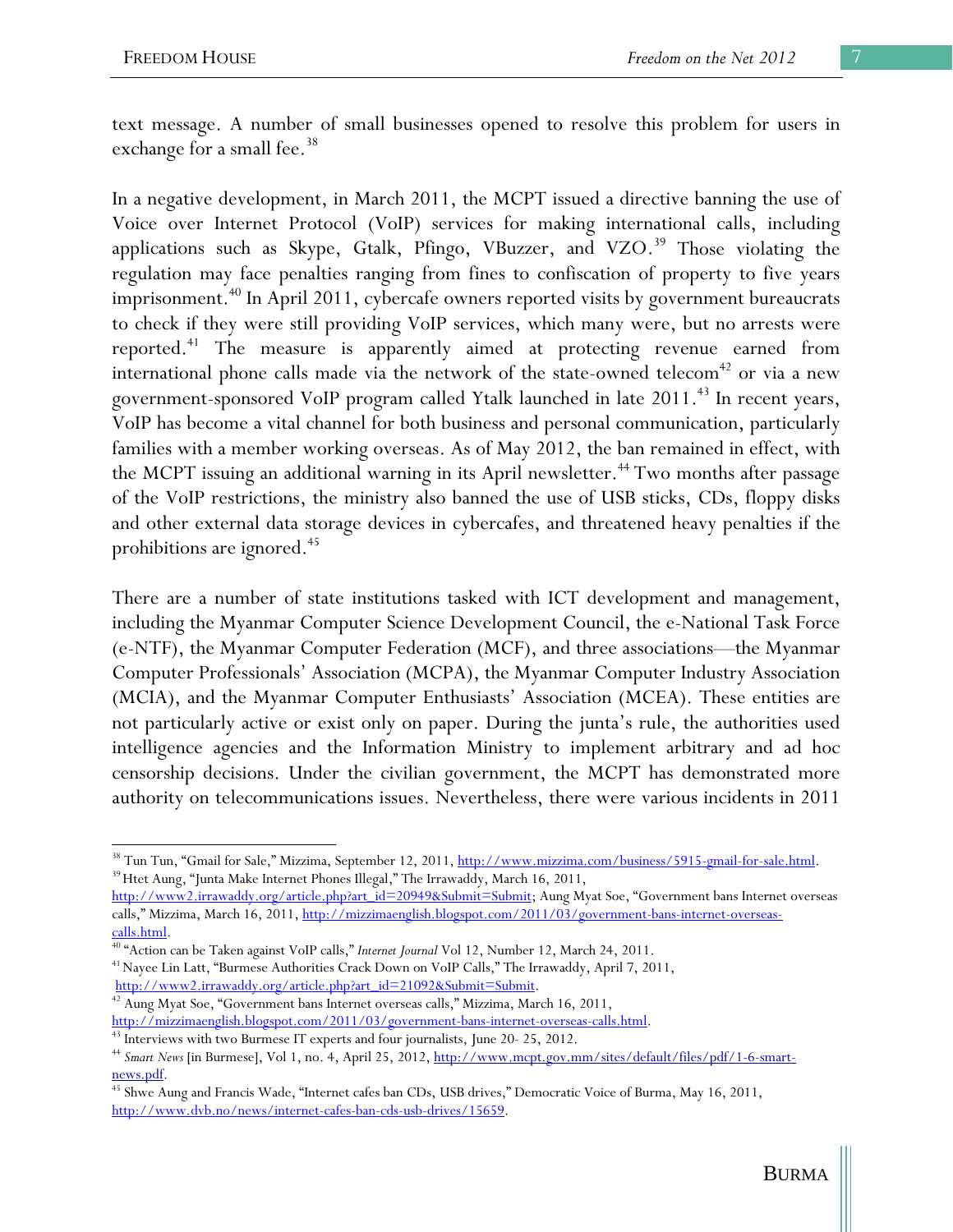that point to a lack of coordination between different government agencies in terms of policy formulation, implementation, and enforcement.

## **LIMITS ON CONTENT**

For years, the Burmese government systematically restricted access to political websites and online media outlets run by the Burmese exile community. This changed in September 2011 when the government lifted the blocks not only on foreign news sources such as Reuters, the British Broadcasting Corporation (BBC), Radio Free Asia, and the *Bangkok Post*, but also on major exile media sites such as the *Irrawaddy*, *Mizzima*, and Democratic Voice of Burma; the latter had long been on the regime's blacklist for their critical reporting.<sup>46</sup> The websites of international human rights groups were also unblocked.

This opening was followed by other steps that indicated a decline in the government's hostility towards independent media, online and offline, a change that seemed unimaginable a few years ago. A long-standing propaganda campaign in state-run media was discontinued in August 2011, visas were granted to exile journalists to visit, and a range of news outlets participated in government press conferences and media-related policy discussions in early  $2012<sup>47</sup>$  Despite these notable positive developments, the impact of the new opening has been tempered by the still low penetration rate and an atmosphere of uncertainty. In particular, harsh laws used to sentence bloggers and online journalists to long prison terms remain in effect and could be employed at any time to punish those accessing, disseminating, or providing information to the unblocked news outlets (see "Violations of User Rights"). As a result, self-censorship remains common among internet users, though less so than in the past.

The Burmese government retains the technological capability to reinstitute strict censorship at any time and some blogs of regime critics reportedly remain inaccessible. In November 2011, Citizen Lab, a research center at the University of Toronto, published evidence indicating that the technology used to filter and monitor online communications in Burma includes devices produced by the U.S.-based firm Blue Coat Systems, in possible violation of U.S.-imposed sanctions.<sup>48</sup> Citizen Lab's initial testing was conducted in August 2011, prior

46 AP, "Myanmar authorities unblock some banned websites," Yahoo! News, September 16, 2011, http://news.yahoo.com/myanmar-authorities-unblock-banned-websites-050311492.html; Qichen Zhang, "Burma's Government Unblocks Foreign Websites Including YouTube," OpenNet Initiative, September 20, 2011,

http://opennet.net/blog/2011/09/burmas-government-unblocks-foreign-websites-including-youtube. 47 Joseph Allchin, "Govt drops DVB 'killer media' slogan," Democratic Voice of Burma, August 17, 2011,

http://www.dvb.no/news/govt-drops-dvb-%E2%80%98killer-media%E2%80%99-slogan/17085.<br><sup>48</sup> "Behind Blue Coat: Investigations of commercial filtering in Syria and Burma," The Citizen Lab, November 9, 2011, http://citizenlab.org/2011/11/behind-blue-coat/?utm\_source=Media+Mailing+List&utm\_campaign=3881bed4a1- Citizen\_Lab\_research\_report\_Behind\_Blue\_Coat\_&utm\_medium=email.; Andy Greenberg, "Researchers Spot Blue Coat Web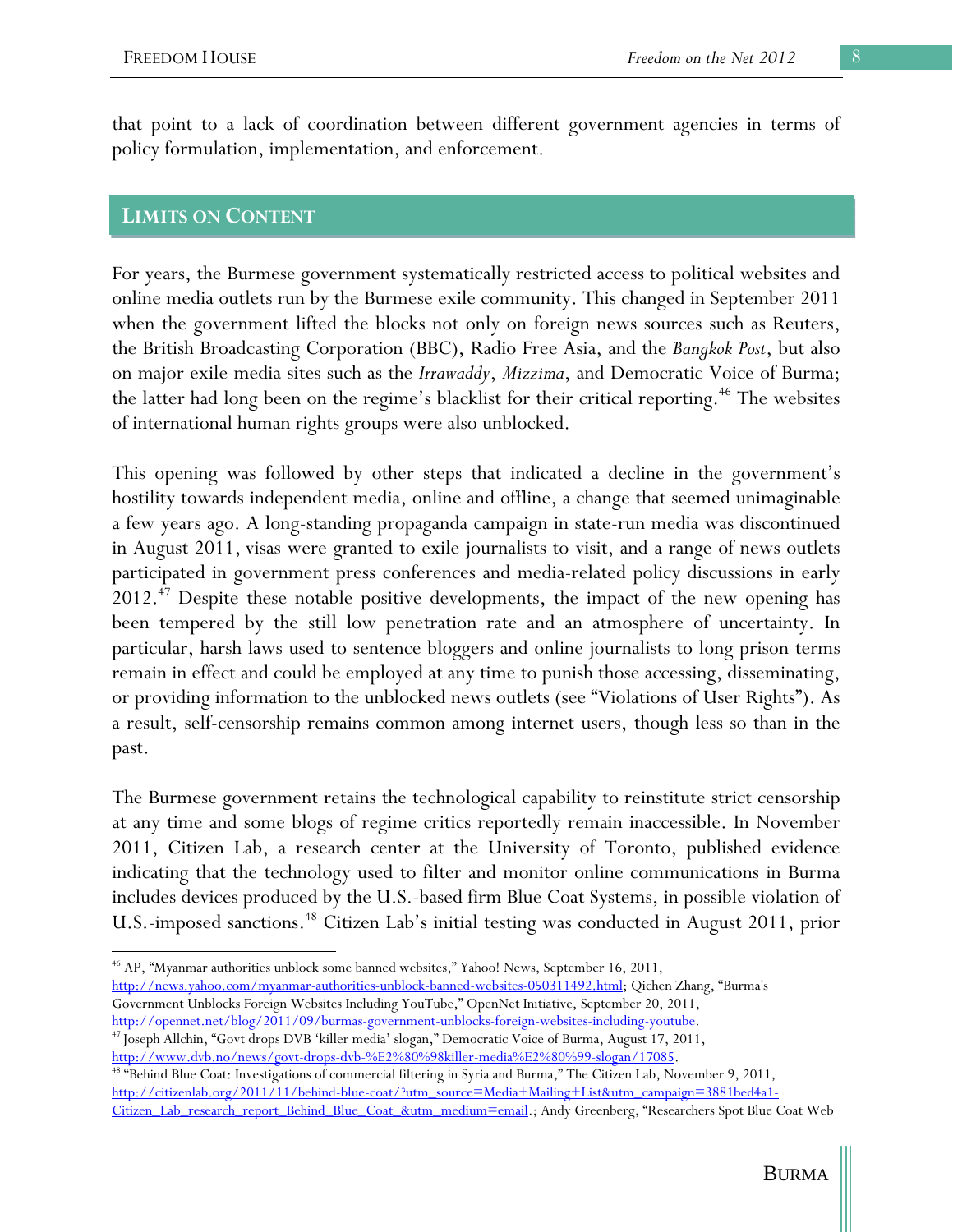to the above-mentioned unblocking of websites. As expected, researchers found that the Yatanarpon ISP blocked numerous websites, including independent news outlets and content categorized by Blue Coat as pertaining to pornography, LGBT issues, and nudity. An update to the report indicated that as of October 2011, after the news websites were unblocked, some Blue Coat technology remained in place. Specifically, during the severe connectivity problems encountered that month (see "Obstacles to Access"), the error notification message that users in Burma received was clearly generated by a Blue Coat device.<sup>49</sup>

In another indication that the government has not entirely abandoned internet censorship, a small number of politically sensitive blogs, including that of Moethee Zun, one of the 1988 protest leaders living in exile, remained blocked as of May 2012.<sup>50</sup> The reason for their continued blocking remained unclear, but some observers believed it was because they tend to post embarrassing revelations of government corruption and complaint letters from civil servants about their superiors.

For websites that are not blocked, the Press Scrutiny Board has been known to order news outlets to delete articles that have been barred from publication in hard copy versions. When the weekly journal *Popular News* reported that five ministers had been fired in January 2012, the authorities called the journal within one hour of the information being posted and requested its removal.

In 2010, blogging appeared to be the fasted growing aspect of Burmese internet use.<sup>51</sup> Throughout 2011, however, social media tools gained prominence, including Facebook, Twitter, Friendfinder, Netlog, and the recently launched Google+. Facebook is the most popular of these tools, thanks to the ease with which users can share information, initiate collective action on social and political issues, and obtain news updates from exile media outlets (when their websites were blocked). Although no precise statistics are available on the number of Facebook users, one expert estimated that 80 percent of the country's internet users had a Facebook account, amounting to hundreds of thousands of people.<sup>52</sup>

Control Gear In Another Repressive Regime: Burma," Forbes, November 9, 2011,

http://www.forbes.com/sites/andygreenberg/2011/11/09/researchers-spot-blue-coat-web-control-gear-in-another-bad-

regime-burma/.<br><sup>49 "</sup>Behind Blue Coat: An update from Burma," The Citizen Lab, November 29, 2011, <u>https://citizenlab.org/2011/11/behind-</u>

blue-coat-an-update-from-burma/.<br><sup>50</sup> Users seeking to access his blog received a message of: "Access to the requested URL has been denied... To have the rating of this webpage reevaluated, please contact your web moderator." Interviews with six Internet users in Rangoon, two users from Mandalay, and one user from Prome Township, January 10-12, 2012.

<sup>&</sup>lt;sup>51</sup> See *Freedom on the Net 2011*.<br><sup>52</sup> Based on an estimated 500,000 internet users in Burma. Tun Tun, "Facebook's mini-revolution in Burma," Mizzima, August 17, 2011, http://www.mizzima.com/edop/features/5786-facebooks-mini-revolution-in-burma.html.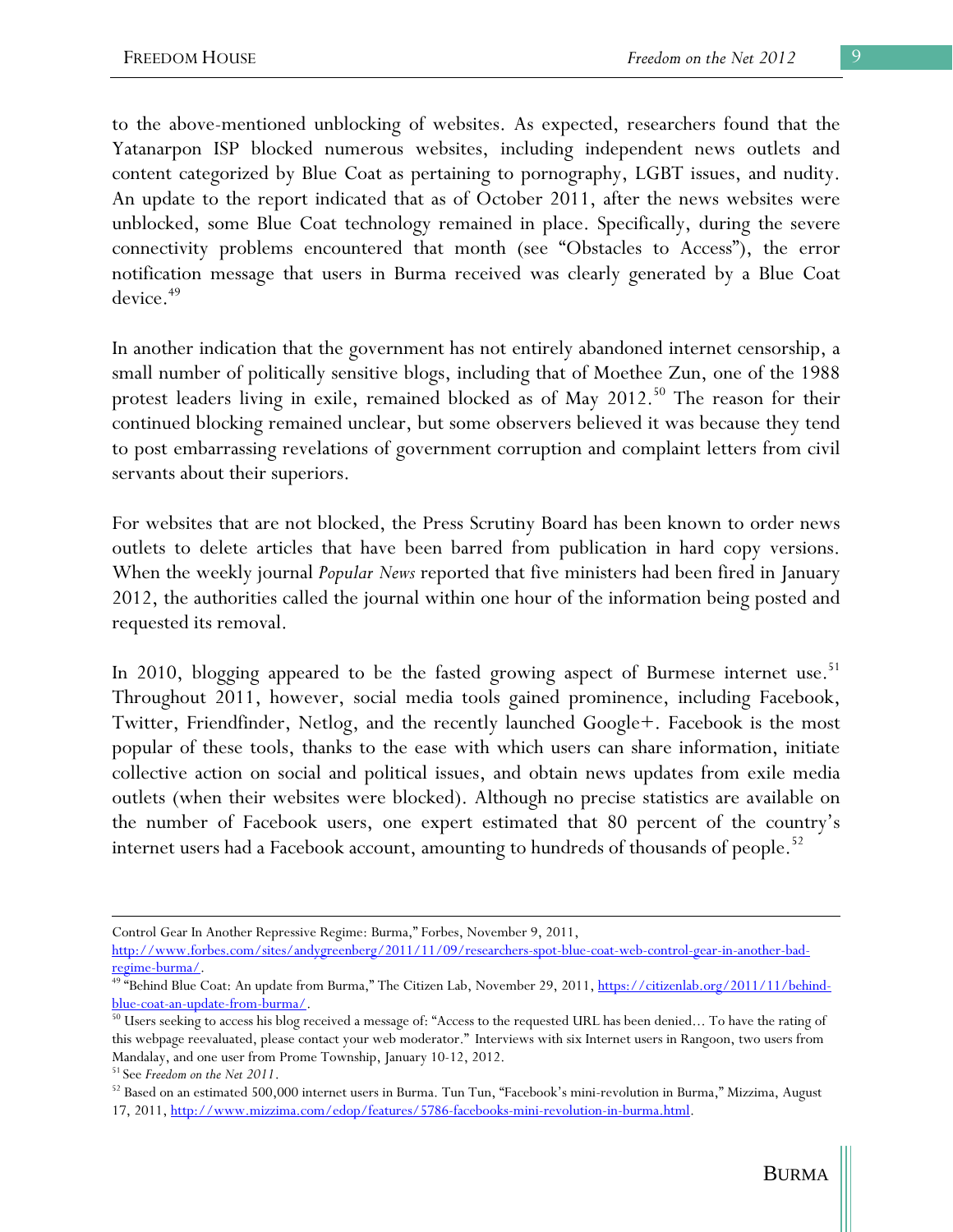A turning point in the volume, intensity, and impact of public expression via Facebook was the controversy surrounding the Myitsone Dam. Under construction by China's stateowned China Power Investment Corporation (CPI), it was part of a multi-billion dollar project to build dams at eight locations along the Irrawaddy River, a crucial resource for Burmese people's livelihood and a national cultural symbol. The Myitsone Dam, intended to be the largest of the eight, was being constructed less than 100 kilometers (about 60 miles) from a major tectonic fault line. Experts warned that an earthquake could cause the dam to collapse, with devastating consequences. This sparked intense public outcry. When local media outlets and public figures, including National League for Democracy (NLD) leader Aung San Suu Kyi, criticized the project in August 2011, Facebook users shared news links, circulated video files, and posted comments. This information was then republished on popular blogs. Local private weeklies also adopted a practice of posting politically sensitive news online rather than submitting it to the censorship board for prior approval, as is required for print publication. This not only enabled readers to access uncensored breaking news, but also allowed them to post comments in response. These mutually reinforcing interactions created an emboldened online community and collective "Save the Irrawaddy" campaign. Subsequently, at the end of September 2011, President Thein Sein conceded to public demands by announcing a temporary suspension of the project. Despite this vibrancy, however, using Facebook for mobilization remains risky and could potentially draw a prison term.

Several ministries, including the Ministry of Information, have their own websites and blogs.<sup>53</sup> Several other blogs have also emerged—such as *Myanmar Express*<sup>54</sup>—that have launched malicious attacks against the opposition and Aung San Suu Kyi, including spreading damaging falsehoods. Many observers believe military hardliners may be behind the blog, as it has also criticized reformist President Thein Sein.

Besides employing online tools for social and political mobilization, users have organized gatherings, with government permission, to share general ICT-related knowledge. In February 2012, the third BarCamp in Burma was held. In a notable development, Aung San Suu Kyi attended as a guest of honor and spoke at the gathering, without encountering any interference from the authorities.<sup>55</sup> Many cybercafe owners provide assistance to their customers on how to open an email account, circumvent censorship, or use VoIP sites, though the authorities have banned them.

http://www.firstpost.com/business/slow-connection-myanmar-faces-an-it-logjam-232895.html.

<sup>&</sup>lt;sup>53</sup> See for example: Kyee Saytaman's Blog, <u>http://kyeesaytaman.blogspot.com/</u>.<br><sup>54</sup> Myanmar Express, <u>http://www.myanmarexpress.net/</u>.<br><sup>55</sup> Info.NLD, "Daw Aung San Suu Kyi Opened BarCamp Yangon 2012," National League for http://www.nldburma.org/social-activity/education/477-daw-aung-san-suu-kyi-opened-barcamp-yangon-2012.html.; Jeremy Wagstaff, "Slow Connection: Myanmar faces an IT logjam," Firstpost Business, March 3, 2012,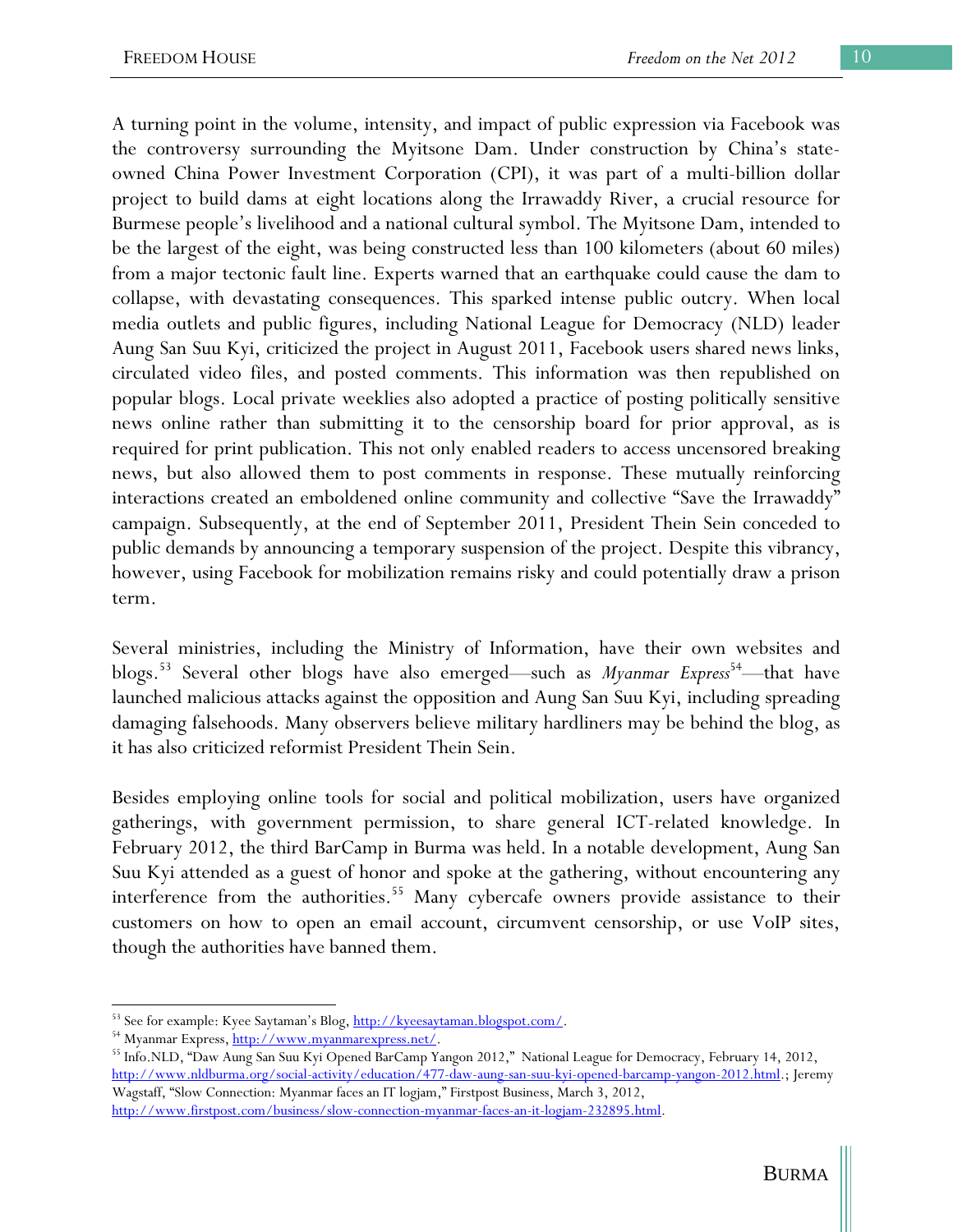### **VIOLATIONS OF USER RIGHTS**

Although the new civilian-led government of President Thein Sien, who took office in March 2011, has introduced unprecedented improvements to the internet freedom landscape, the reforms lack a firm legal foundation. As a result, users remain at risk of prosecution and imprisonment under the repressive laws enacted by the previous military junta, and a small number of individuals imprisoned for online activities remain in custody.

The current constitution, drafted by the military-led government and approved in a flawed 2008 referendum, does not guarantee internet freedom. It simply states that every citizen may exercise the rights "to express and publish their convictions and opinions," but only if they are "not contrary to the laws, enacted for Union security, prevalence of law and order, community peace and tranquility or public order and morality."<sup>56</sup> In addition, three laws have been promulgated regarding ICTs: the Computer Science Development Law (1996), the Wide Area Network Order  $(2002)$ , and the Electronic Transactions Law  $(2004).<sup>57</sup>$  The Printers and Publishers Registration Act (1962) is used to censor traditional media. These regulations are broadly worded and open to arbitrary or selective enforcement, generating a climate of fear. In February 2012, the government postponed introduction to parliament of a new media law, which has reportedly been drafted by the Ministry of Information but not yet been made public. According to one ministry official, it is expected to pass in 2012, but does not include changes to legislation related to electronic media.<sup>58</sup>

The most notorious and frequently used criminal law is the Electronic Transactions Law (ETL). Under Section 33 of the law, internet users face prison terms of 7 to 15 years and possible fines for "any act detrimental to" state security, law and order, community peace and tranquility, national solidarity, the national economy, or national culture.<sup>59</sup> This may include any act of "receiving or sending and distributing any information relating to" the above broadly defined proscribed areas. In August 2011, state-run media explicitly warned that the ETL could also apply to those who defame individuals and organizations on Facebook, and draw sentences of up to five years in prison.<sup>60</sup>

<sup>56</sup> *Burma Constitution* (English version), accessed December 20, 2011, http://burmadigest.info/wp-

content/uploads/2008/11/myanmar\_constitution-2008-en.pdf. 57 Burma Lawyers' Council, *Myanmar Law (1988–2004)*, accessed December 20, 2011, http://www.blcburma.org/html/Myanmar%20Law/Indexs/lr\_law\_ml\_index.html. 58 "New Burmese media law postponed," Mizzima News, February 6, 2012, <u>http://www.mizzima.com/gallery/media-</u>

alert/6541-new-burmese-media-law-postponed.html. 59 Electronic Transactions Law, *State Peace and Development Council Law No. 5/2004*, accessed December 20, 2011,

http://www.blc-burma.org/html/myanmar%20law/lr\_e\_ml04\_05.htm. 60 Francis Wade, "Prison threat for Facebook 'defamers'," Democratic Voice of Burma, August 3, 2011, http://www.dvb.no/news/prison-threat-for-facebook-'defamers'/16865.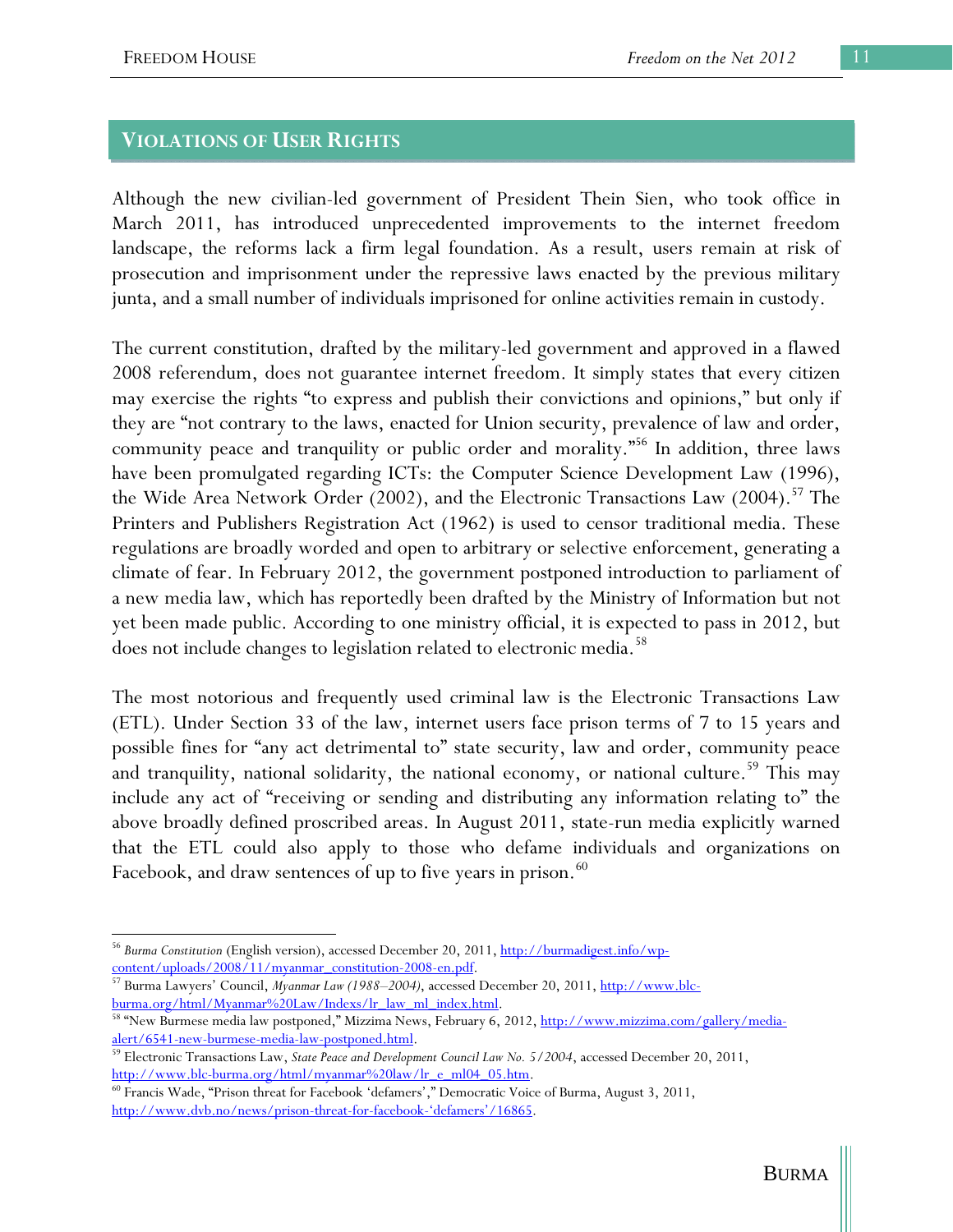Throughout 2011, several internet users were sentenced under the ETL, though all were subsequently freed as part of a large-scale prisoner release in January 2012. Sithu Zeya, who was sentenced to eight years in prison in 2010 for taking pictures in the aftermath of a bomb blast in Rangoon and for his affiliation with an exiled media outlet, was brought before a judge again in August 2011. He was handed an additional 10-year prison sentence for violating Article 33 of the ETL for the same act.<sup>61</sup> According to his mother, Zeya was beaten during interrogations.<sup>62</sup> Nay Myo Zin, a former military officer and volunteer for an NLDaffiliated blood donation group, was arrested in April 2011. In August 2011, he was charged with violating the ETL and sentenced to 10 years in prison for allegedly writing articles online that were critical of the military, though under a pseudonym.<sup>63</sup>

Both Sithu Zeya and Nay Myo Zin were released in January 2012, along with hundreds of other political prisoners including bloggers Nay Phone Latt, Win Zaw Naing, and Hla Hla Win, whose cases were reported in *Freedom on the Net 2011*. Though celebrated, the releases were bittersweet. Human rights groups report that hundreds of other political prisoners continue to remain in custody. Moreover, for those freed, their release is conditional, as it was based on article 401(1) of the Criminal Procedure Code, which grants the president the power to suspend or decrease a prisoner's punishment.<sup>64</sup> As the sentences have been suspended, rather than overturned, the current or successive governments could arrest former political prisoners and return them to jail at any time, particularly if they participate in political activities. As of May 2012, no new arrests of internet users had been made. However, at least three former military or government officials remain imprisoned after they were sentenced in early 2010 for leaking sensitive information about junta activities to overseas groups via the internet.<sup>65</sup>

Despite the changes initiated by the new government, reforms have yet to reach the judiciary. Most judges were appointed by the previous junta and the government still interferes with judicial decisions. Trials for bloggers and other online activists that took place in 2011 were grossly unfair, lacking due process and typically held in special closed courts. Most defendants were denied access to legal counsel or adequate time to prepare a defense. Like other political prisoners in Burma, individuals detained on internet-related

 $\overline{a}$ 61 Joseph Allchin, "DVB VJ given additional 10 yrs in jail," Democratic Voice of Burma, September 14, 2011, http://www.dvb.no/news/dvb-vj-given-additional-10-yrs-in-jail/17646.<br><sup>62</sup> Francis Wade, "Jailing of DVB reporters 'arbitrary': UN," Democratic Voice of Burma, November 24, 2011,

http://www.dvb.no/news/jailing-of-dvb-reporters-'arbitrary'-un/18889. 63 Aye Nai, "Ex-army captain sentenced to 10 years," Democratic Voice of Burma, August 29, 2011, http://www.dvb.no/news/ex-army-captain-sentenced-to-10-years/17316. 64 Burma Lawyer Council, *The Code of Criminal Procedure in Burma*, accessed January 14, 2012, http://www.blc-

 $\frac{\text{burna.org/html/Criminal\%20Procedure\%20Code/cpc\_16-30.html\#401}}{65}$  In January 2010, a former military officer and a foreign affairs official were sentenced to death, and another foreign affairs official was sentenced to 15 years in prison, for the leak of information and photographs about military tunnels and a general's trip to North Korea. As of May 2012, the executions had not been carried out. Interview with Bo Kyi, cofounder of the Association for Assisting Political Prisoners (Burma), July 1, 2012.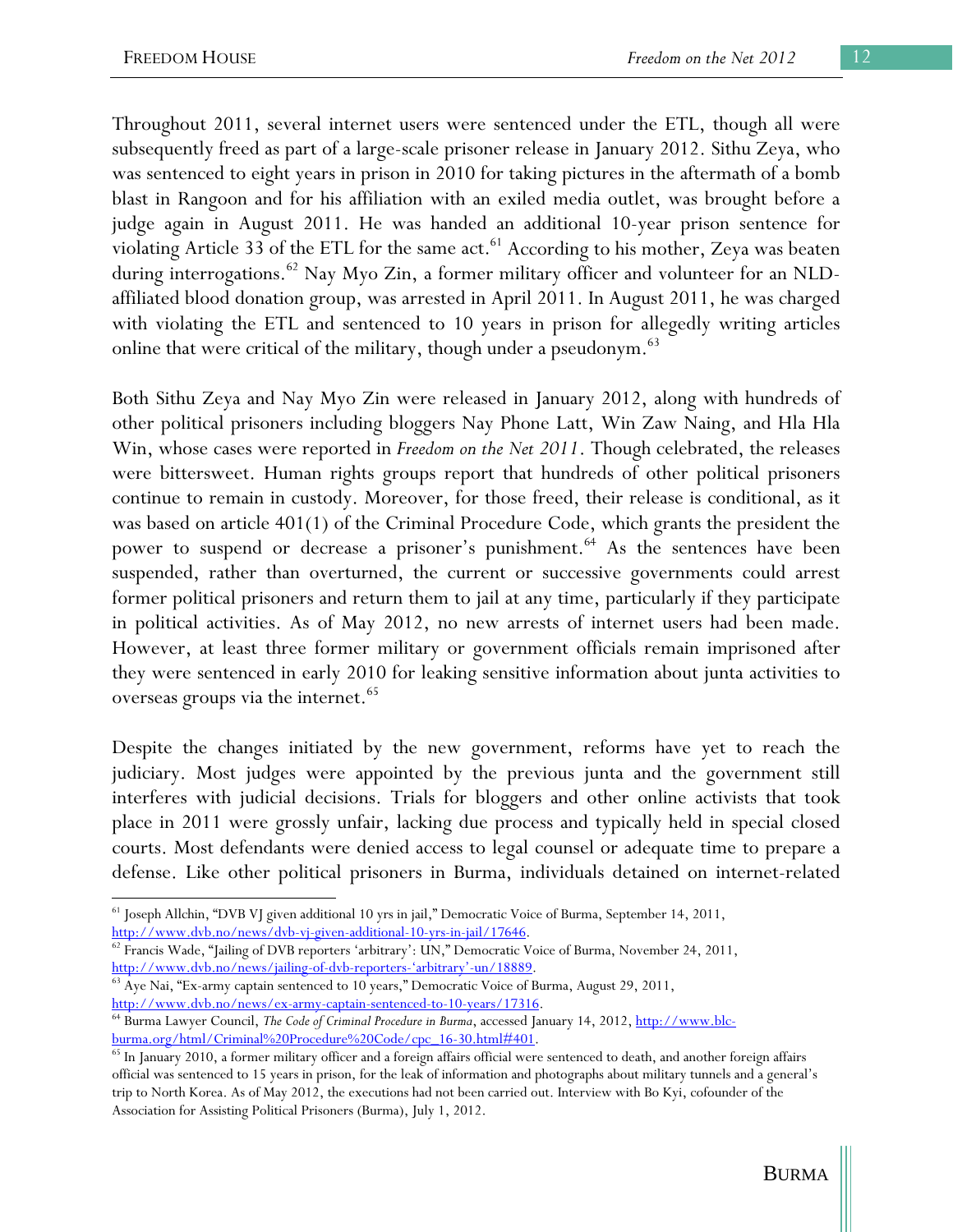charges are at risk of torture and medical neglect in custody. The above cases of Sithu Zeya and Nay Myo Zin illustrated the continued presence of these legal flaws even under the reformist government, though the pair was later released.<sup>66</sup>

The record of harsh punishments against critical internet users has fostered self-censorship and an impression of pervasive surveillance. In reality, however, surveillance is generally spotty due to the limited competence of the authorities, and corruption on the part of local officials. In many criminal cases, including the trials of bloggers and activists, materials such as online chat records and email messages have been used as evidence in court. The authorities either monitor internet activity before arrest, or abuse detainees during interrogation to obtain their passwords and electronic documents.

Cybercafe owners are required to keep records of the personal information and browsing history of their customers, be they Burmese or foreigners, and submit them once a month to the authorities.<sup>67</sup> They are also obliged to grant free access to the records to police, service providers, or ministerial representatives upon request. Many owners do not systematically carry out such monitoring, however, and the authorities' enforcement of their surveillance responsibilities is similarly inconsistent.

In addition to registering their identity when purchasing a mobile phone, individuals are required to register their computers with the state-owned MPT and obtain the company's permission to create a webpage.<sup>68</sup> Traditionally, these measures have been selectively enforced and implemented more rigorously for those suspected of engaging in political activism or transmitting information to overseas media outlets.

The previous junta was believed to engage in cyberattacks against opposition websites based abroad. This phenomenon persisted in 2011, and in some instances increased in sophistication, but it was difficult to determine whether the attacks were directed by the government as a whole or orchestrated by a hardline faction within the regime.<sup>69</sup> In September 2011, at the height of fighting between government forces and the ethnic minority resistance group the Kachin Independence Organization, the website of the Kachin

<sup>66</sup> Aye Nai, "Ex-army captain sentenced to 10 years," Democratic Voice of Burma, August 29, 2011,

http://www.dvb.no/news/ex-army-captain-sentenced-to-10-years/17316.<br><sup>67</sup> "Surveillance of Media and Internet Stepped up under New Civilian President," Reporters Without Borders, May 17, 2011,

http://en.rsf.org/burma-surveillance-of-media-and-internet-17-05-2011,40296.html.<br><sup>68</sup> OpenNet Initiative, "Country Profiles: Burma (Myanmar)," May 10, 2007, <u>http://opennet.net/research/profiles/burma</u>.<br><sup>69</sup> According to

enable filtering, intercepting communications, or deploying cyberattacks, either because of the changing political environment or because of the high cost of these tools. Other IT experts and journalists noted that those who previously received ICT trainings in Russia and other countries, as well as the information minister, known as a hardliner, could still be playing a role in launching cyberattacks against opposition websites. Author's interviews with two journalists and two IT experts, December 28-30, 2011 and January 3, 2012.